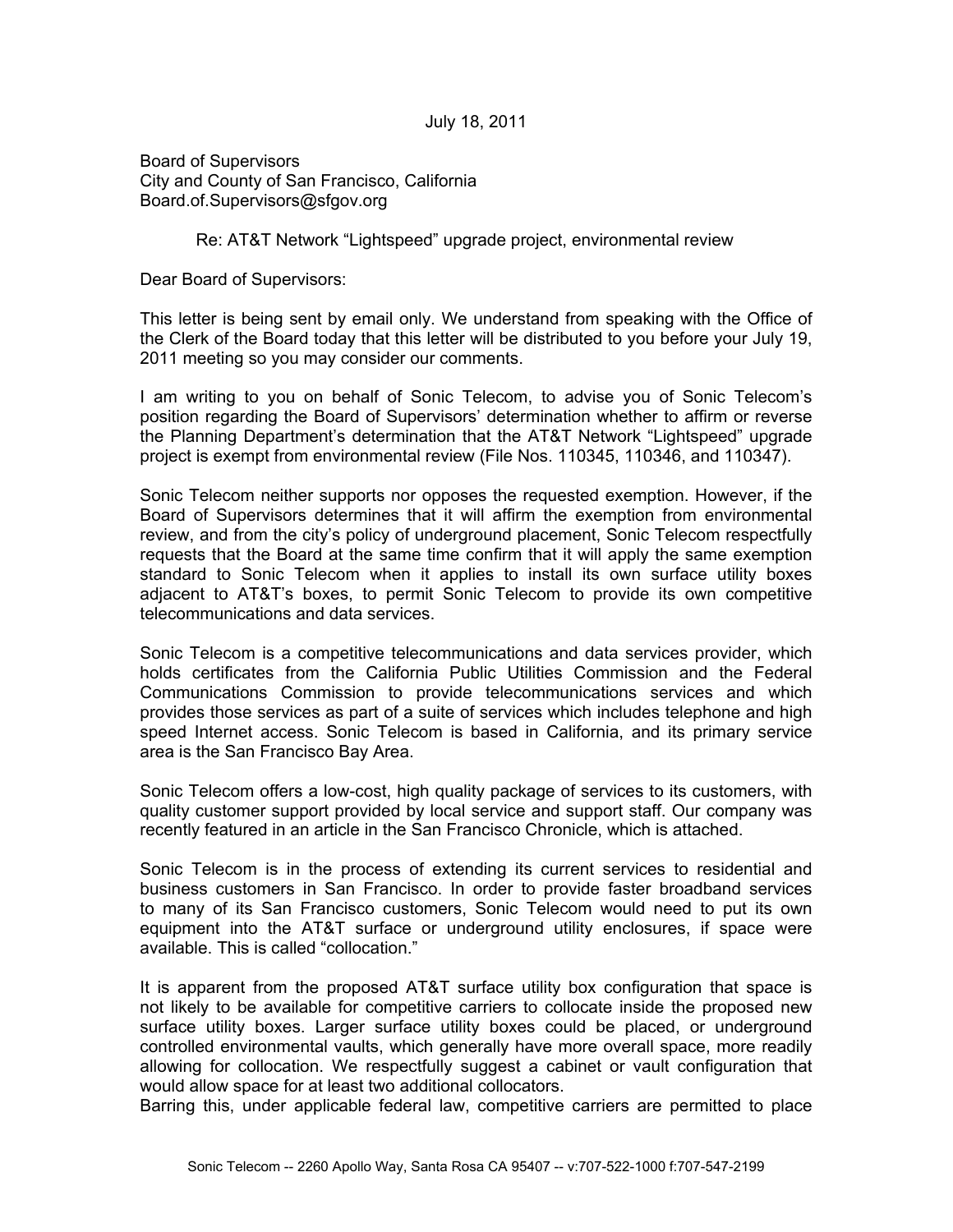their own surface utility boxes in proximity to AT&T's surface utility box and then to "cross-connect" to the AT&T copper wires which run from AT&T surface utility boxes to customers' homes and businesses.

It is important for Sonic Telecom's business planning and deployment of service in San Francisco that it be assured that, when it is time for Sonic Telecom to place its own surface utility boxes in proximity to the AT&T boxes, Sonic Telecom's boxes will be accorded no less favorable treatment by the Board of Supervisors than AT&T's.

Therefore, if cabinets or vaults do not allow space for collocators, Sonic Telecom respectfully requests that the Board of Supervisors condition any approval of AT&T's request on the Board of Supervisors' commitment to treat future surface utility boxes in the City with the same exemption offered to AT&T.

We will be happy to answer any questions regarding this letter or our services.

Thank you for your consideration of this request.

Sincerely yours,

Dane Jasper CEO & Co-Founder Sonic Telecom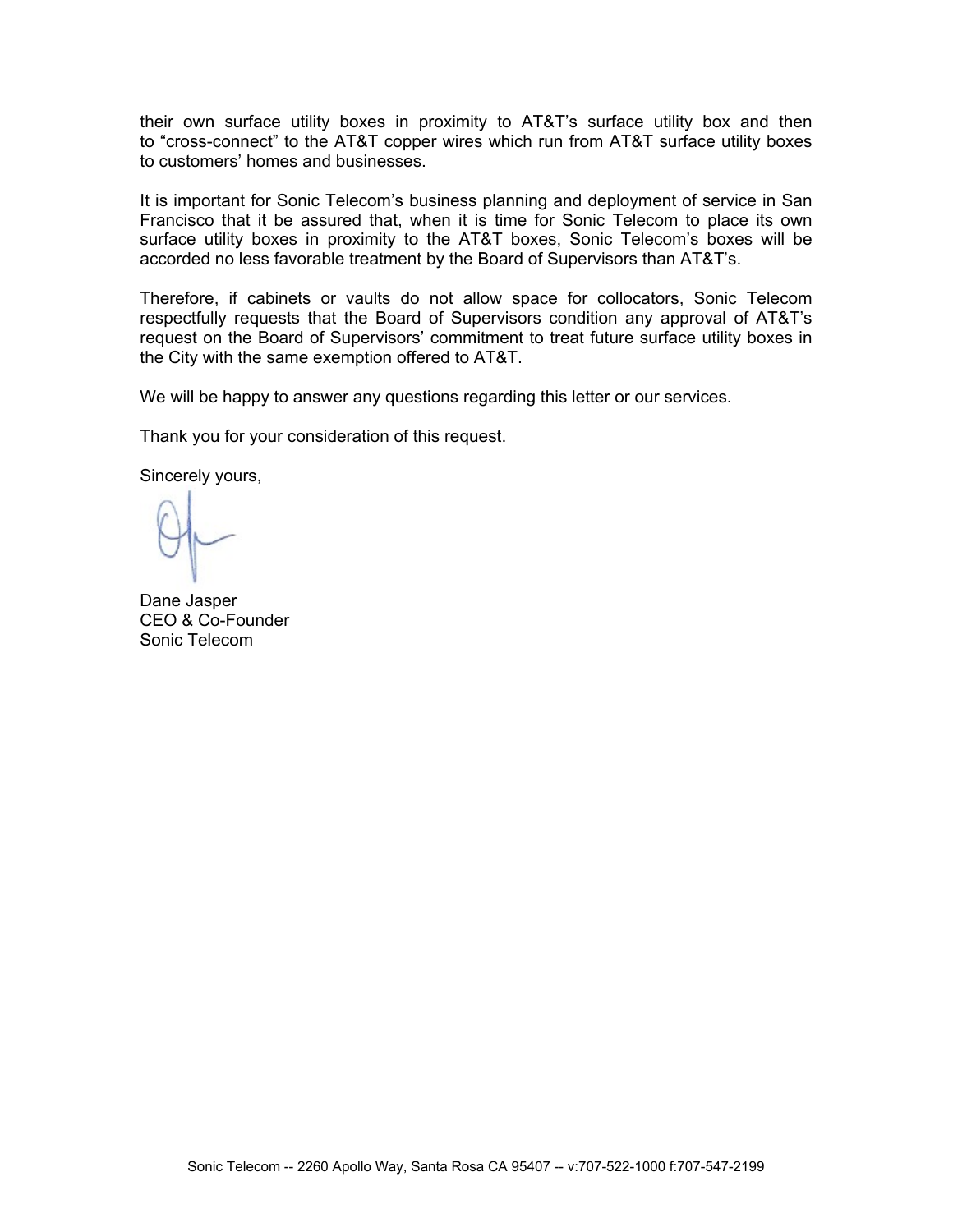# Article<br>SFGate.com

# **Sonic.net bucking the data cap trend**

James Temple Wednesday, July 6, 2011

Early last month, this column highlighted the disappointing pattern of companies eliminating all-youcan-eat Internet data plans. That included the two main options for residential broadband in the Bay Area: AT&T and Comcast.

At least one local company, however, is swimming against the telecom tide.

Sonic.net, a 17-year-old Santa Rosa firm, continues to offer broadband plans without data caps and recently dropped its speed limits, meaning all connections now run as fast as the pipes allow for the same price. Perhaps more interestingly, the company is gearing up to vastly accelerate those speeds in certain areas, to levels far higher than what's generally available in the region today.

Sonic has begun a "fiber to the home" pilot project in Sebastopol, replacing the aging copper wires that reach most homes with fiber cables offering speeds of up to 1 gigabit per second. Translation: You could download most standard-definition movies in about 30 seconds.

The offerings beg the obvious question: If a small regional Internet service provider thinks it can profitably deliver such services, what's stopping its huge, high-margin rivals?

The first homes will be switched on this month, and the final ones should be up and running early next year.

The company, which Google selected to operate an experimental fiber-to-the-home network at Stanford, plans to install the blazing service in other cities once the market share there justifies the up-front investment. The sweet spot is somewhere between 20 and 40 percent, depending on the particular costs and regulatory headaches posed by any given municipality, said Dane Jasper, chief executive of Sonic.

Cities in the running to get fiber to the home next are Forestville, Santa Rosa and Healdsburg. San Francisco is 12th on the list but moving up fast. Oakland is 16th, and San Jose comes in at 17.

## **\$39.95 basic package**

Sonic now offers a standard broadband service throughout much of the Bay Area featuring download speeds of up to 20 megabits per second, along with a flat rate phone line, for \$39.95 per month. Its highlevel service includes two lines and speeds of up to 40 Mbps for \$69.95.

As the company swaps out copper for fiber, it plans to maintain those prices, even as the speeds rev up to 100 Mbps for the basic service and 1,000 Mbps (1 gigabit) for the top end.

Apples-to-apples comparisons with AT&T and Comcast get a little messy since each service offers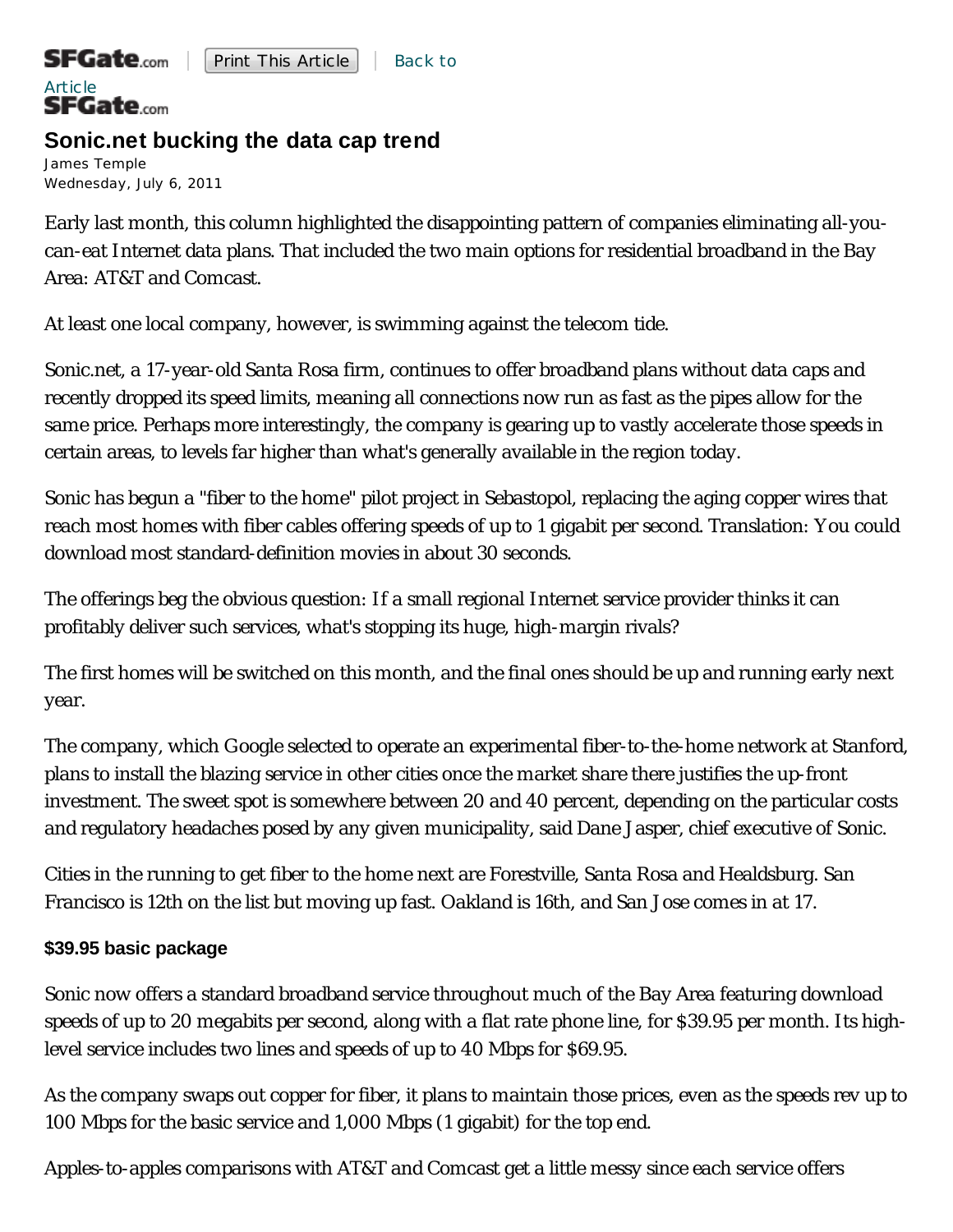different packages, add-ons, features and introductory rates. But at this point, Sonic's fiber network promises to be a faster Internet service, with no data limits at prices comparable to or cheaper than its competitors' full-throttle residential offerings.

Here are a few comparative figures (with apologies for the data dump):

-- Comcast's monthly charge for Xfinity Internet Blast, its cable Internet service with download speeds of up to 20 Mbps, ranges from \$52.95 to \$70.95 after introductory offers expire, according to its website. In some areas, it also offers a plan with download speeds of up to 105 Mbps, for the pricey standard rate of \$129.95 per month.

-- After promotional pricing, AT&T charges \$63 a month for the fastest version of U-verse Internet, its fiber service with download speeds of up to 24 Mbps.

## **Fiber stops short**

U-Verse, which is available to about a million homes in the Bay Area, is mostly a "fiber-to-the-node" service, an ugly bit of industry gibberish meaning the fiber cable ends at a box a short distance from the homes. For our purposes, what that means it's slower.

AT&T is building out a fiber-to-the-home service like Sonic around areas of new residential construction - but, of course, there's not exactly a lot of that in the Bay Area right now.

To be fair, of course, describing Sonic's network as even nascent would be generous at this point. It will be a long time before fiber to the home is a real option for most Bay Area residents, and there's still plenty that can go wrong in the rollout.

AT&T spokesman John Britton emphasizes that there are a lot of reasons why customers will continue to choose the big players in the market, including a wider range of products and features.

"What people want is an integrated, easy experience," he said. "People like going with the market leader and the people innovating and creating the future."

But by eschewing data limits and revving up its service, Sonic is doing exactly what any business underdog should: providing a competitive choice in the marketplace that, hopefully, tugs the giants in a direction that benefits all consumers.

So why aren't AT&T and Comcast delivering similar services at comparable prices? In all likelihood, only because the little competition that exists hasn't compelled them to do so.

But in a market brimming with Internet power users, Sonic's increasingly differentiated products seem to be catching on.

The company's customer base has been expanding by more than 10 percent a month, forcing it to boost staff by more than 30 percent in the past six months.